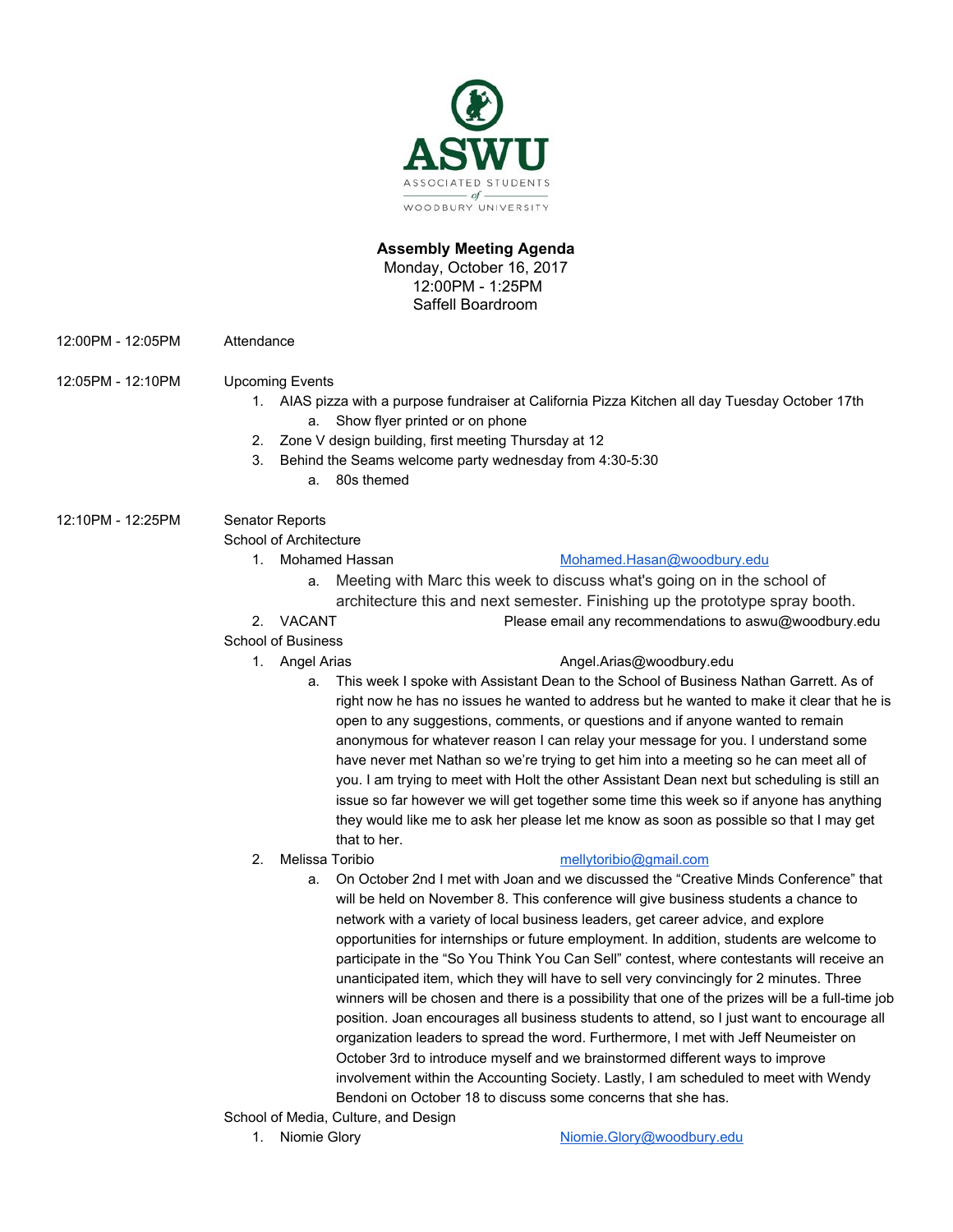- a. This week Anna and I are going to go over the chairs of MCD and will split them so we can start meeting with other departments.
- 
- 2. Anna Harrington **[Anna.HarringtonBilu@woodbury.edu](mailto:Anna.HarringtonBilu@woodbury.edu)** 
	- a. Since my meeting with Sue, I have been spreading the word about the ASWU MCD Survey as well as gathering MCD Student thoughts and concerns about the campus by word of mouth.
	- b. Two inquiries of information that I gathered from students around campus are regarding:
		- i. Concerns about a beehive in the Design Building
		- ii. Students wanting the labs in the Design Building to stay open later
	- c. I want to talk to Sue about the lab hours and see if there is any flexibility of them staying open later in the evening; I am planning to schedule a meeting with her next week.
	- d. Another task that I am working on, with Niomie, is planning out a weekly schedule of when we can both meet with the chairs of MCD in order to hear their concerns and uncover their expectations for the rest of the year. I plan to have this laid out by next week before the Senator Meeting on Tuesday evening.

### e. Thank you.

- College of Liberal Arts
	- 3. Akeima Young [akeimayoung@hotmail.com](mailto:akeimayoung@hotmail.com)
		- a. No Report
	- 4. VACANT Please email any recommendations to aswu@woodbury.edu

# 12:25PM - 12:40PM Executive Board Reports

1. Alexandra Holguin, President [alex.holguin@woodbury.edu](mailto:alex.holguin@woodbury.edu)

- a. Parking Passes: As many of you might have seen on group me or snapchat, we have an answer regarding concerns with parking passes. Please share with your friends and orgs the answer is as follows from Crystal Johnson from the business office and John Lewis head of security: For the business office if you are having issues with it adhering please go to the business office and they will assist you. I have also heard students have gotten citations for this issue because their permit was not sticking if this is your case or someone you know please direct them to John Lewis to appeal the citation. Please spread the word.
- b. Coffee for Midterms: Thursday starting at 8pm there will be coffee out near woodys for those that have midterms. Nathalie Avalos is working with Woodys to provide this as we await approval for our coffee vending machine. Is their any other days that are heavy with midterms that you would like coffee provided?
- c. Lunch with the President: You might have noticed as we mentioned the president out at lunch October 4 he will be out again the 18th.
- d. President Meeting: ASWU E-Board will be meeting with the President Thursday for our monthly meeting with him. If their are any issues you would like to bring up please reach out to one of us or, email [aswu@woodbury.edu](mailto:aswu@woodbury.edu), or leave a comment in our virtual comment box by Wednesday night at 11:59p.
- 2. William Garcia, Executive VP [william.garcia@woodbury.edu](mailto:william.garcia@woodbury.edu)

- a. Good afternoon students, I hope all is going well with midterms
- b. Interns
	- i. Projects
		- 1. Currently Sugmin is looking into a mailbox for students to drop off outgoing mail when Helen is not available.
		- 2. Denise is looking into pricing for a statue of Woody/ a bust of Mr. Woodbury as requested by President Steele.
		- 3. Valeria and Veronia have proposed locations for more hammocks to be put on campus.
		- 4. And as a collective effort, the interns are creating a plan to renovate the South Hall garden as well as a plan to keep the garden running.
	- ii. The project I will be working on this semester is getting a pergola on campus.
- 3. Bennet Cariaga, VP of Finance [bennet.cariaga@woodbury.edu](mailto:bennet.cariaga@woodbury.edu)
-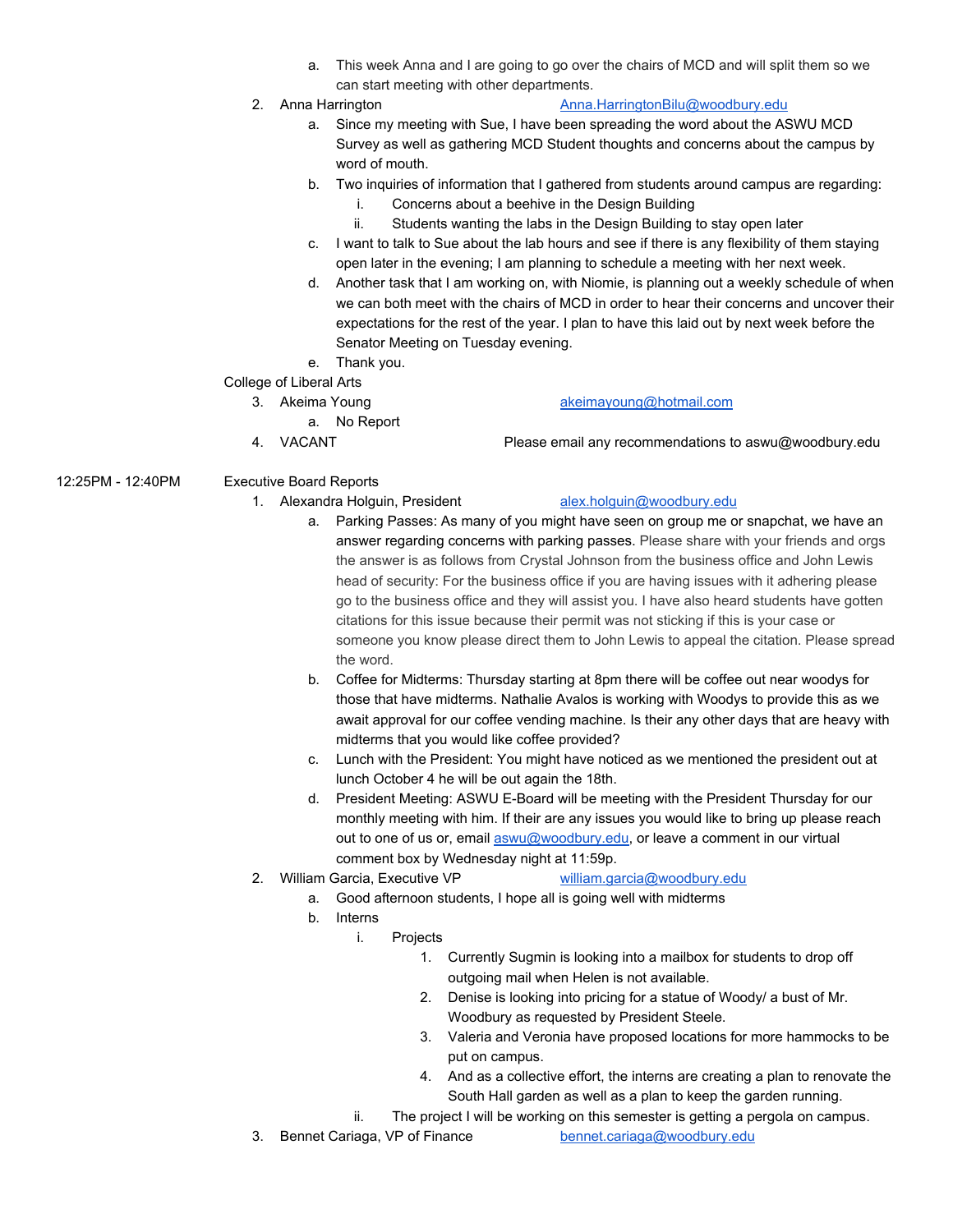- a. Hi everyone! Hope you are all performing great on your midterms! Since the last time we met, there were several event revisions, an addition to the OAC event list, and more:
	- i. All OAC related links and files have been uploaded to the ASWU website.
	- ii. Should you run into any problems when planning your event, such as vendor issues or similar issues beyond your control, and you may not be able to hold your event on its original date, please let me know immediately to avoid being fined. Communication is KEY. Many orgs have already reached out to postpone or change their event timing to accommodate their needs. You can always check the list of OAC events for changes, as it is being constantly updated.
- b. For events that have recently been held, here are reminders to do OAC reconciliation:
	- i. Communication Club Holiday Kickoff Due Mon., Oct. 23
	- ii. PSA/SON Mental Health Awareness Day/Pretty in Ink Due Wed., Oct. 25
	- iii. AIAS Stressbusters 1 Due Thurs., Oct. 26
- c. I am also working on a few projects myself as well. A visual breakdown of the ASWU fee is in the works and I am seeing if we can supplement lounge furniture to the Woody's Dining Room.
- d. Lastly, I have been trying my best to attend to the majority of the OAC events, and so should all of you as well, remember, a portion of your ASWU fee is funding these events. You all are doing great so far! If I haven't been able to attend, it may be due to my class schedule or other obligations. Keep it up!
- 4. Marta Huo, VP of Student Orgs [marta.huo@woodbury.edu](mailto:marta.huo@woodbury.edu)
	- a. A reminder that as a student of an org, you can not create invoices. All invoices need to come from vendors themselves.
	- b. Every organizationneed to send me your meeting time. Either the E-board meeting or the general meeting time. Please email it to me.
	- c. IT is still working on organizationemails. Once it is done Michelle will inform me and an email will be sent out to you all from me. Michelle is requiring all presidents of each organizationto set an appointment with her to get the email address and password. It will only take five to ten minutes.
	- d. Also all the forms that any organizationneed are now available in the pool house for your convenience, the pool house is open later than the whitten center thank you.
- 5. Adam Ramirez, VP of Marketing [adam.ramirez@woodbury.edu](mailto:adam.ramirez@woodbury.edu)
	- a. Hey everyone, I have had people ask me where to locate the FREA form on the portal, so I've just added a blank FREA form pdf for all of you to have access to on the ASWU website, under ORGANIZATION FORMS that is located under the DOCS&SURVEYS tab.
	- b. Under ORGANIZATION FORMS, you can also find the OAC Reconciliation form, your OAC event deadlines for this semester, the OAC application, and also a step by step guide to OAC reconciliations
	- c. FREA/Flyer Due:
		- i. RHA Pasillo de los Muertos 10/17
			- 1. Will submit one FREA/Flyer on behalf of orgs collaborating
		- ii. Communication Club Film Screening + Q&A 10/19 Thursday
		- iii. SON Sunnie of the Dead due 10/19 Thursday
		- iv. 7500 Club Board Games and Tacos Night 10/20 Friday
		- v. Phi Sigma Sigma Rollerskating Night 10/20 Friday
	- d. So we started with a spirit week last semester, and our 2nd spirit week was this past week. How did you all like it? Or what do you think we can improve on to continue this each semester?
	- e. Comments on spirit week
		- i. Felt rushed
			- 1. Only had 3 days
		- ii. Should be more intertwined with atmosphere
		- iii. Have more E board representation
		- iv. Not fair to commuter students
			- 1. Next semester will hopefully have events that are fair for commuters and residents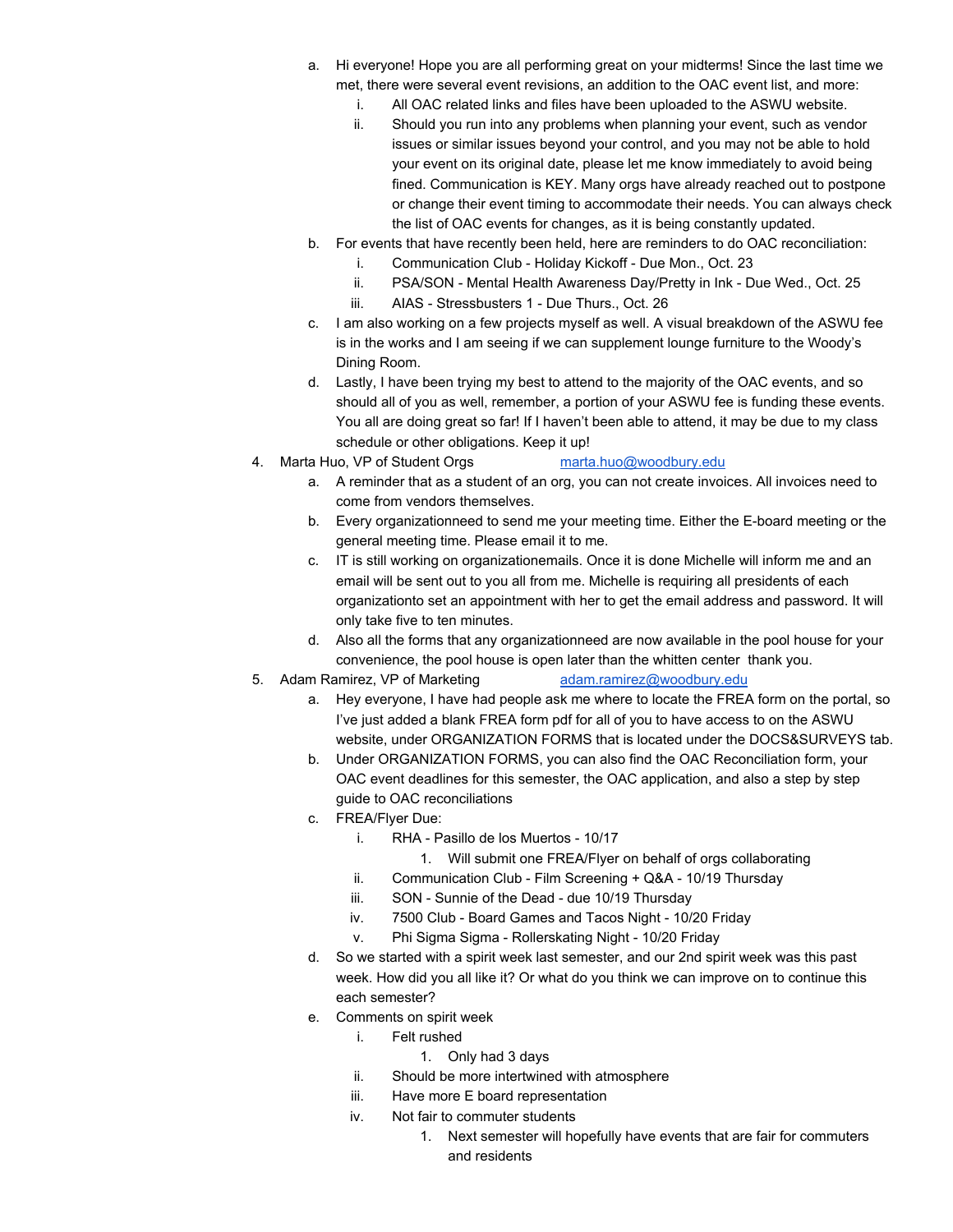- v. Next year will hopefully be more inclusive, having more organizations table at the same time as
	- 1. 16 hands raised to table for next spirit week
- vi. Is a work in progress, this was only our 2nd spirit week
- 6. Autumn Davis, VP of Student Life [autumn.davis@woodbury.edu](mailto:autumn.davis@woodbury.edu)
	- a. Firstly, I just want to thank everyone for coming out to Atmosphere Friday! It was a SOLD OUT event, and I'm very happy you all came out and had fun! The CAB team and I promise to keep working hard to give you the best events possible this year! At this time, I'd like to take any feedback you all might have in regards to the event so I can pass them on to my successor for next school year.
	- b. CAB would also like to thank RHA for inviting us to co-sponsor Zombie Run, it was really fun!
	- c. Our next major event is CAB's winter festival on 11/16- Orgs who requested OAC for this, you will be receiving an email from the CAB team- you DO NOT have to fill out a FREA or make a flyer for this. CAB will be requesting everything for you. So when you receive our email, please tell us how many tables/chairs you will need. For orgs who didn't request funding but want to participate- I highly urge to you reach out to myself, Bennet, or Marta so that we can work something out, as there is funding available!
	- d. Lastly, I have been trying to come up with ways to have more movie nights on campus, I'm looking into less expensive alternatives, but for next semester CAB is planning have one at least once per month.
	- e. Comments for Atmosphere
		- i. Liked the food, not enough snacks
		- ii. Really enjoyed last years because there was more events that just dancing
		- iii. Parking was hard to find
			- 1. Cannot rent a parking lot in LA on a friday night
			- 2. Utilize the bus, saves a lot of money and time trying to park
			- 3. Can list out parking lots that are nearby
			- 4. More details on where to enter club
			- 5. Will let vegan foods be more well known
- 12:40PM 12:45PM Advisor Report

# 1. Mauro Diaz [mauro.diaz@woodbury.edu](mailto:mauro.diaz@woodbury.edu)

- a. Right now during midterms please be sure to take care of yourselves
- b. Has been an increase of numbers to ambulance responders
- c. If you are concerned for someone, reach out via starfish
	- i. Can raise your hand online
	- ii. Will get responses from most appropriate person to respond
	- iii. You can raise your hand anonymously
- d. Officially changed security companies as of today
	- i. Security has been getting to know our campus
	- ii. New security is now in service
	- iii. Why security change?
		- 1. We were not getting the service that were requested, contract was also up
		- 2. Contract was done through previous president
		- 3. This security company has worked with colleges and universities, is a much larger company
- e. Get to know President Steele
	- i. Encourage your classmates to meet him
	- ii. He does not bite

12:45PM - 1:15PM Guest Speaker: Stevon Lewis, Director of Counseling Services

- 1. Located in the Whitten Center
	- a. Offer individual/ family/ couples counseling services
	- b. On site testing, testing for ADHD, can reach out if you feel you may be on the spectrum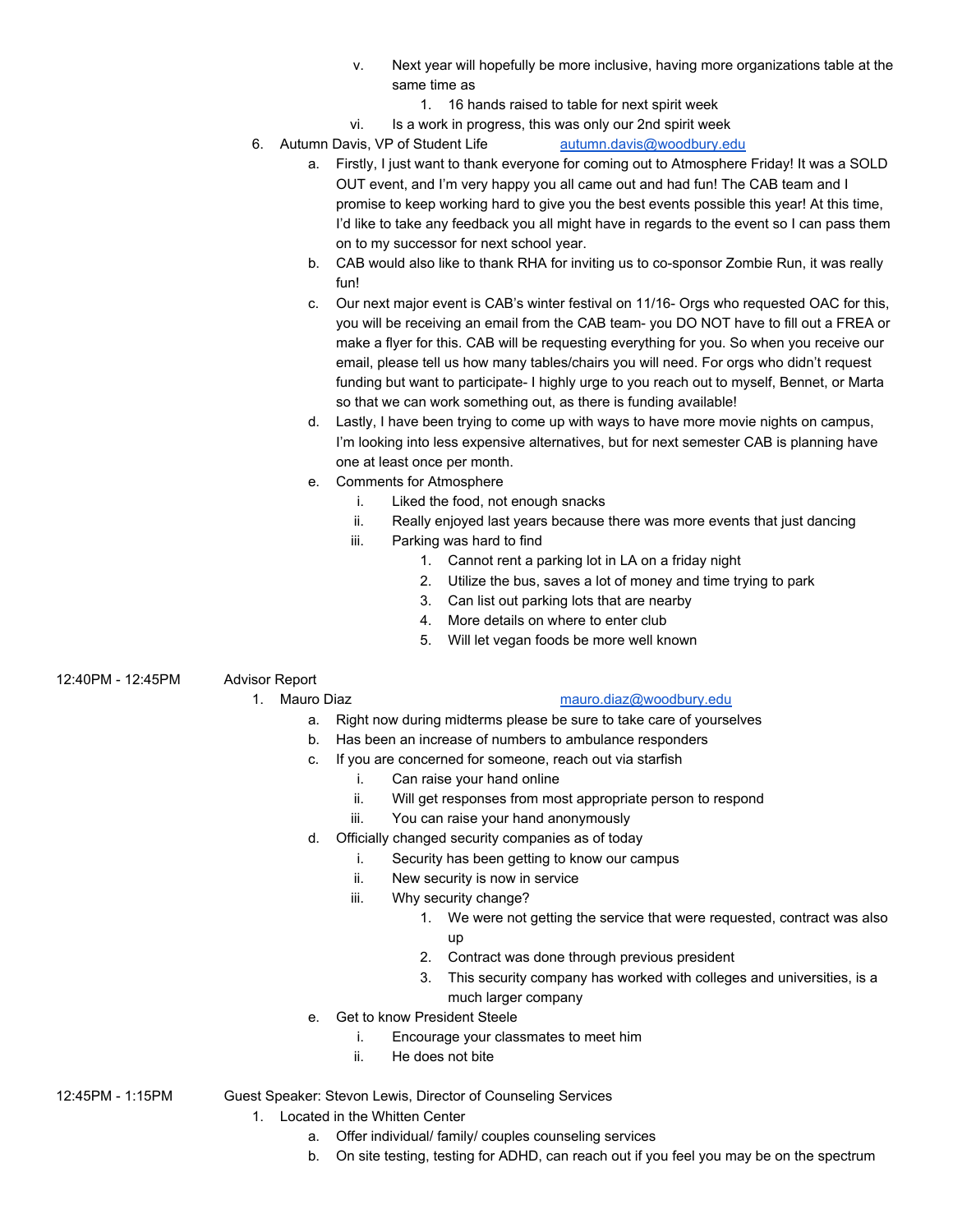- c. Can be reached by any campus phone, extension 237
- d. Address stress as early as possible
	- i. Not always easy to do, students are over achievers at Woodbury
- e. What do you do to help relieve stress?
	- i. Jane goes to BWW with friends
	- ii. Mariam goes shopping (can be stressful)
	- iii. Go to the gym
- 2. Monitoring when you are stressed and/or overwhelmed
	- a. Students have desire/urgency to push through
		- b. Be honest with yourself when you are taking on too much
			- i. Students start to feel guilty to take off certain positions, feel like they are doing too little
			- ii. Jane:Boyfriend primarily is the person that puts in check when too much is being taking on
		- c. Start to get moody, shut down
		- d. Don't want to be bothered, isolation
		- e. Mental health= support, not being isolated
			- i. Stevon usually doesn't get this response, most people have a fear of mental health and counseling
			- ii. People are quick to support physical health when physically hurting 1. When mentally hurting, not so much
- 3. Do you know anyone who is suicidal?
	- a. How do you notice?
		- i. Often times, they will reach out/ express
		- ii. 3 types of suicidal
			- 1. Will say they want to kill themselves out of stress without a plan or means.
			- 2. Reaches out, and already has a plan.
			- 3. Just does it without reaching out or showing any signs.
		- iii. Sometimes no one ever show signs
		- iv. But sometimes we can see things in their behavior
			- 1. Talk more about being stressed
			- 2. Talking about "What's the point"
			- 3. "I just want to sleep and not wake up"
			- 4. "It would be better off if I weren't here"
		- v. Sometimes we don't feel comfortable hearing this because we aren't counselors
			- 1. You don't have to do much
			- 2. Just listen to this person
			- 3. Let them know you are there for them
			- 4. You don't need a magical statement or to say anything
			- 5. Make sure to refer them to counselling services for extra support. RA's and security are also good places to go if you don't know what to do in the situation.
		- vi. We all have our own life
			- 1. Can't blame people for feeling bad because we are not them and can't feel the same way
			- 2. What you see is only part of the story
			- 3. There could be things going on at home you don't know about
			- 4. Direct to 800-273-talk
			- 5. Can create a safety plan through an application called my 3, and have 2-3 contacts that you can call when you need help
		- vii. What does depression look like
			- 1. Sleeping a lot
			- 2. Withdrawal
			- 3. Stop showing up to classes
			- 4. Typically we have bad days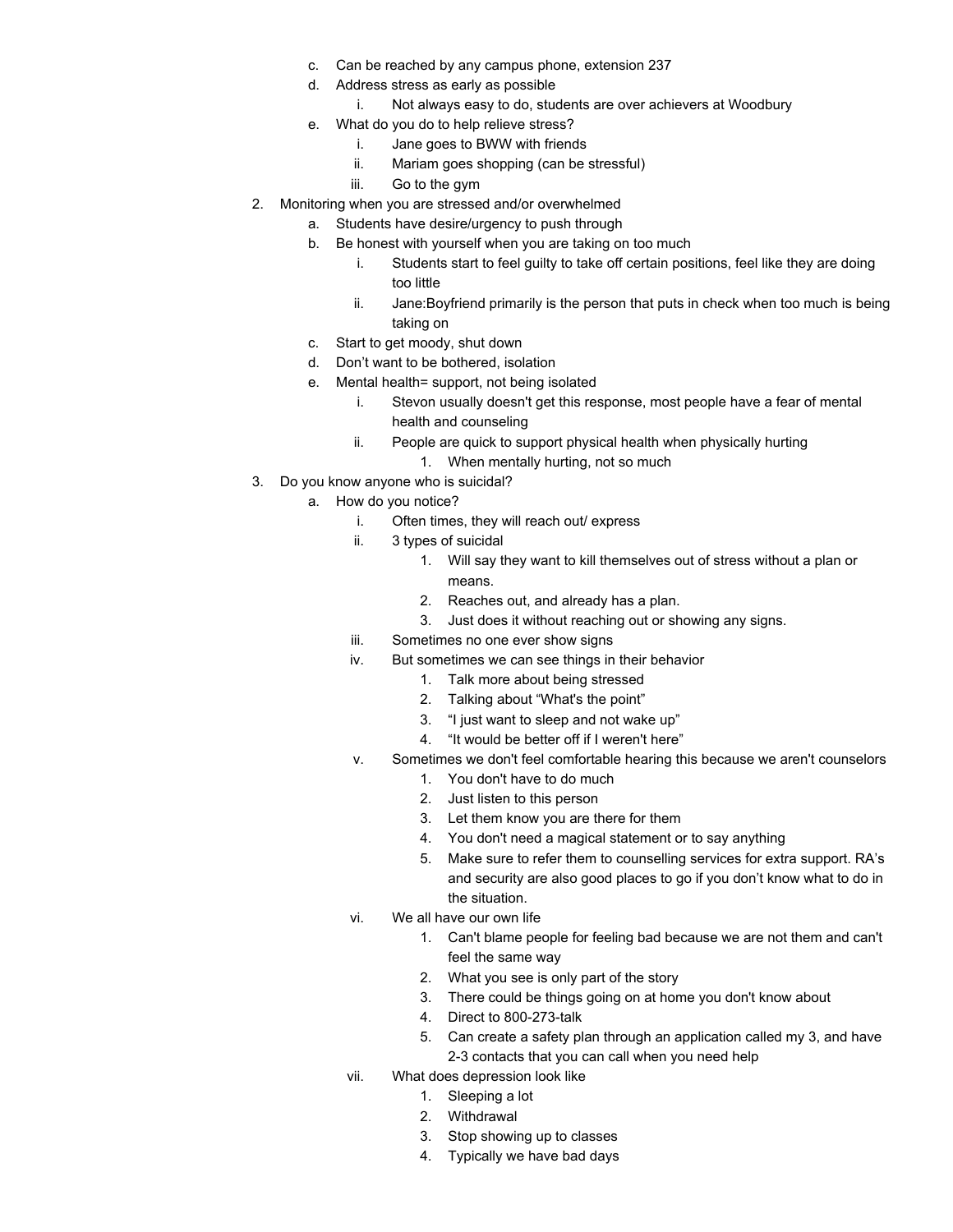- a. But when it starts to impact your daily functioning
- b. Unable to follow through with responsibilities
- c. Will not participate in things that are commonly appealing to that person
- d. If you see any of these signs- ask about it, be direct with your questions do not beat around the bush.
- viii. High achieving depression
	- 1. Opposite of what was just said
	- 2. Individuals that look like everything is great, are accomplishing a whole lot, but inside are hurting and don't show it
	- 3. Google Madison Holleran a student at University of Pennsylvania that was really good at hiding how much she was hurting. But took her life
	- 4. What sacrifices are you making to accomplish the achievements you have done
- ix. Referring people to counseling services
	- 1. Encourage people and offer to walk over to the Whitten Center with them
	- 2. Stop Stevon if you see him in the Quad and introduce them to him
	- 3. You do not need to be crazy to go to counseling services.
	- 4. Most people are coming in with relationship issues, career stuff, school stuff and home stuff that stresses them out
	- 5. Most of the people that Stevon see are "normal"
- x. Emails come directly to Stevon's phone
	- 1. Stevon constantly checks his emails
	- 2. Tries to respond within a day, unless its a weekend a. If stevon is not available, call 911
	- 3. EMERGENCY PHONE NUMBER WILL LEAD DIRECTLY TO STEVON 818 303 8443
	- 4. You can also always reach out to an RA (regardless of if you are a resident or commuter) at anytime if you feel the immediate need
	- 5. Do not tell someone who is depressed that they are exaggerating, they do not choose to feel this way
- xi. Stevon can do tests to determine how likely people are to hurt themselves
	- 1. Assesses if people have a plan, intent, and desire
	- 2. Stevon will always treat any threat in an appropriate manner
- xii. How to know if someone is serious about taking their life:
	- 1. Do they have a plan of doing this? If yes they may be serious.
		- a. If their plan is unrealistic then odds are they are not serious.
		- b. It is not your job to diagnose this though refer to Stevon if you think someone may be suicidal.
- 4. You can also reach out to Mauro for issues such as these
	- a. Please share what goes on in ASWU meetings with other students and most importantly your student organizations.
- 5. Not enough people know about counseling services on campus
	- a. Stevon will try to improve this.
- 1:15PM 1:25PM Open Forum
	- - 1. Comment box:
			- a. "The new Woodbury student emails do not work on laptops. There have been a few issues with our log ins not working."
				- i. Please reach out to IT at [helpdesk@woodbury.edu](mailto:helpdesk@woodbury.edu)
			- b. "What is the process to impeach an ASWU Eboard member? As many students have expressed concern about some of the ASWU Eboard members and would like to know the process."